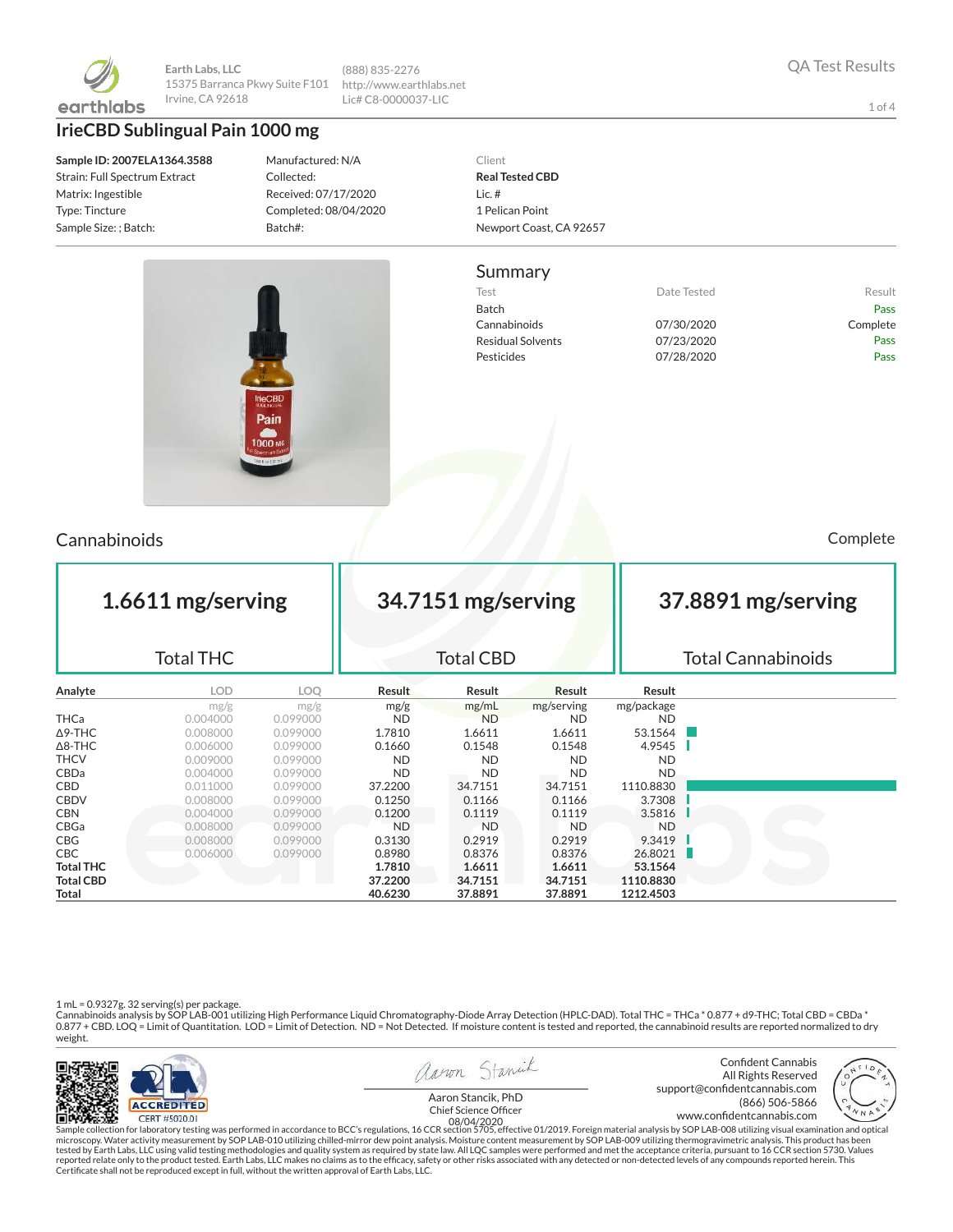

**Earth Labs, LLC** 15375 Barranca Pkwy Suite F101 http://www.earthlabs.net Irvine, CA 92618

# **IrieCBD Sublingual Pain 1000 mg**

| Sample ID: 2007ELA1364.3588   | Manufactured: N/A     | Client                  |
|-------------------------------|-----------------------|-------------------------|
| Strain: Full Spectrum Extract | Collected:            | <b>Real Tested CBD</b>  |
| Matrix: Ingestible            | Received: 07/17/2020  | Lic. $#$                |
| Type: Tincture                | Completed: 08/04/2020 | 1 Pelican Point         |
| Sample Size: ; Batch:         | Batch#:               | Newport Coast, CA 92657 |

(888) 835-2276 Lic# C8-0000037-LIC

# Residual Pesticides **Passage Community Community Community** Pass Pass Pass

| Analyte             | <b>LOD</b> | <b>LOO</b> | Limit          | <b>Result</b> | <b>Status</b> | Analyte                 | LOD       | <b>LOO</b> | Limit          | <b>Result</b> | <b>Status</b> |
|---------------------|------------|------------|----------------|---------------|---------------|-------------------------|-----------|------------|----------------|---------------|---------------|
|                     | $\mu$ g/g  | $\mu$ g/g  | $\mu$ g/g      | $\mu$ g/g     |               |                         | $\mu$ g/g | $\mu$ g/g  | $\mu$ g/g      | $\mu$ g/g     |               |
| Abamectin           | 0.022      | 0.066      | 0.3            | <b>ND</b>     | Pass          | Fludioxonil             | 0.015     | 0.046      | 30             | <b>ND</b>     | Pass          |
| Acephate            | 0.004      | 0.012      | 5              | <b>ND</b>     | Pass          | Hexythiazox             | 0.007     | 0.021      | $\overline{2}$ | <b>ND</b>     | Pass          |
| Acequinocyl         | 0.015      | 0.044      | $\overline{4}$ | <b>ND</b>     | Pass          | Imazalil                | 0.029     | 0.086      | 0.029          | <b>ND</b>     | Pass          |
| Acetamiprid         | 0.005      | 0.015      | 5              | <b>ND</b>     | Pass          | Imidacloprid            | 0.008     | 0.024      | 3              | <b>ND</b>     | Pass          |
| Aldicarb            | 0.025      | 0.074      | 0.025          | <b>ND</b>     | Pass          | Kresoxim Methyl         | 0.025     | 0.074      | 1              | <b>ND</b>     | Pass          |
| Azoxystrobin        | 0.009      | 0.028      | 40             | <b>ND</b>     | Pass          | Malathion               | 0.028     | 0.084      | 5              | <b>ND</b>     | Pass          |
| <b>Bifenazate</b>   | 0.005      | 0.014      | 5              | <b>ND</b>     | Pass          | Metalaxyl               | 0.026     | 0.079      | 15             | <b>ND</b>     | Pass          |
| <b>Bifenthrin</b>   | 0.022      | 0.066      | 0.5            | <b>ND</b>     | Pass          | Methiocarb              | 0.031     | 0.093      | 0.031          | <b>ND</b>     | Pass          |
| <b>Boscalid</b>     | 0.014      | 0.042      | 10             | <b>ND</b>     | Pass          | Methomyl                | 0.031     | 0.093      | 0.1            | <b>ND</b>     | Pass          |
| Captan              | 0.21       | 0.593      | 5              | <b>ND</b>     | Pass          | Mevinphos               | 0.01      | 0.031      | 0.01           | <b>ND</b>     | Pass          |
| Carbaryl            | 0.009      | 0.027      | 0.5            | <b>ND</b>     | Pass          | Myclobutanil            | 0.017     | 0.052      | 9              | <b>ND</b>     | Pass          |
| Carbofuran          | 0.018      | 0.054      | 0.018          | <b>ND</b>     | Pass          | <b>Naled</b>            | 0.027     | 0.081      | 0.5            | <b>ND</b>     | Pass          |
| Chlorantraniliprole | 0.03       | 0.09       | 40             | <b>ND</b>     | Pass          | Oxamyl                  | 0.014     | 0.042      | 0.2            | <b>ND</b>     | Pass          |
| Chlordane           | 0.023      | 0.075      | 0.023          | <b>ND</b>     | Pass          | Paclobutrazol           | 0.017     | 0.051      | 0.017          | <b>ND</b>     | Pass          |
| Chlorfenapyr        | 0.007      | 0.022      | 0.007          | <b>ND</b>     | Pass          | <b>Parathion Methyl</b> | 0.011     | 0.033      | 0.011          | <b>ND</b>     | Pass          |
| Chlorpyrifos        | 0.018      | 0.054      | 0.018          | <b>ND</b>     | Pass          | Pentachloronitrobenzene | 0.025     | 0.079      | 0.2            | <b>ND</b>     | Pass          |
| Clofentezine        | 0.025      | 0.075      | 0.5            | <b>ND</b>     | Pass          | Permethrin              | 0.087     | 0.26       | 20             | <b>ND</b>     | Pass          |
| Coumaphos           | 0.02       | 0.06       | 0.02           | <b>ND</b>     | Pass          | Phosmet                 | 0.02      | 0.06       | 0.2            | <b>ND</b>     | Pass          |
| Cyfluthrin          | 0.158      | 0.475      | 1              | <b>ND</b>     | Pass          | Piperonyl Butoxide      | 0.021     | 0.063      | 8              | <b>ND</b>     | Pass          |
| Cypermethrin        | 0.037      | 0.111      | 1              | <b>ND</b>     | Pass          | Prallethrin             | 0.026     | 0.078      | 0.4            | <b>ND</b>     | Pass          |
| Daminozide          | 0.01       | 0.03       | 0.01           | <b>ND</b>     | Pass          | Propiconazole           | 0.029     | 0.088      | 20             | <b>ND</b>     | Pass          |
| Diazinon            | 0.008      | 0.024      | 0.2            | <b>ND</b>     | Pass          | Propoxur                | 0.03      | 0.089      | 0.03           | <b>ND</b>     | Pass          |
| <b>Dichlorvos</b>   | 0.015      | 0.044      | 0.015          | <b>ND</b>     | Pass          | Pyrethrins              | 0.02      | 0.059      | 1              | <b>ND</b>     | Pass          |
| Dimethoate          | 0.027      | 0.082      | 0.027          | <b>ND</b>     | Pass          | Pyridaben               | 0.006     | 0.018      | 3              | <b>ND</b>     | Pass          |
| Dimethomorph        | 0.016      | 0.048      | 20             | <b>ND</b>     | Pass          | Spinetoram              | 0.019     | 0.056      | 3              | <b>ND</b>     | Pass          |
| Ethoprophos         | 0.018      | 0.055      | 0.018          | <b>ND</b>     | Pass          | Spinosad                | 0.011     | 0.034      | 3              | <b>ND</b>     | Pass          |
| Etofenprox          | 0.013      | 0.038      | 0.013          | <b>ND</b>     | Pass          | Spiromesifen            | 0.019     | 0.057      | 12             | <b>ND</b>     | Pass          |
| Etoxazole           | 0.029      | 0.088      | 1.5            | <b>ND</b>     | Pass          | Spirotetramat           | 0.031     | 0.094      | 13             | <b>ND</b>     | Pass          |
| Fenhexamid          | 0.019      | 0.058      | 10             | <b>ND</b>     | Pass          | Spiroxamine             | 0.02      | 0.061      | 0.02           | <b>ND</b>     | Pass          |
| Fenoxycarb          | 0.031      | 0.092      | 0.031          | <b>ND</b>     | Pass          | Tebuconazole            | 0.008     | 0.025      | $\overline{2}$ | <b>ND</b>     | Pass          |
| Fenpyroximate       | 0.01       | 0.03       | $\overline{2}$ | <b>ND</b>     | Pass          | Thiacloprid             | 0.016     | 0.048      | 0.016          | <b>ND</b>     | Pass          |
| Fipronil            | 0.016      | 0.047      | 0.016          | <b>ND</b>     | Pass          | Thiamethoxam            | 0.005     | 0.015      | 4.5            | <b>ND</b>     | Pass          |
| Flonicamid          | 0.001      | 0.004      | $\overline{2}$ | <b>ND</b>     | Pass          | Trifloxystrobin         | 0.005     | 0.014      | 30             | <b>ND</b>     | Pass          |
|                     |            |            |                |               |               |                         |           |            |                |               |               |

Date Tested: 07/28/2020

Pesticides analysis by SOP LAB-005 using Gas Chromatography - Mass Spectrometry - Mass Spectrometry (GC-MS/MS) and by SOP LAB-004 utilizing Liquid<br>Chromatography - Mass Spectrometry - Mass Spectrometry (LC-MS/MS). LOQ = Li



aaron Stanick

Confident Cannabis support@confidentcannabis.com<br>666-5866 (866) 506-5866

All Rights Reserved (866) 506-5866

2 of 4

www.condentcannabis.com 08/04/2020Aaron Stancik, PhD<br>Chief Science Officer

Sample collection for laboratory testing was performed in accordance to BCC's regulations, 16 CCR section 5705, effective 01/2019. Foreign material analysis by SOP LAB-008 utilizing visual examination and optical fissure o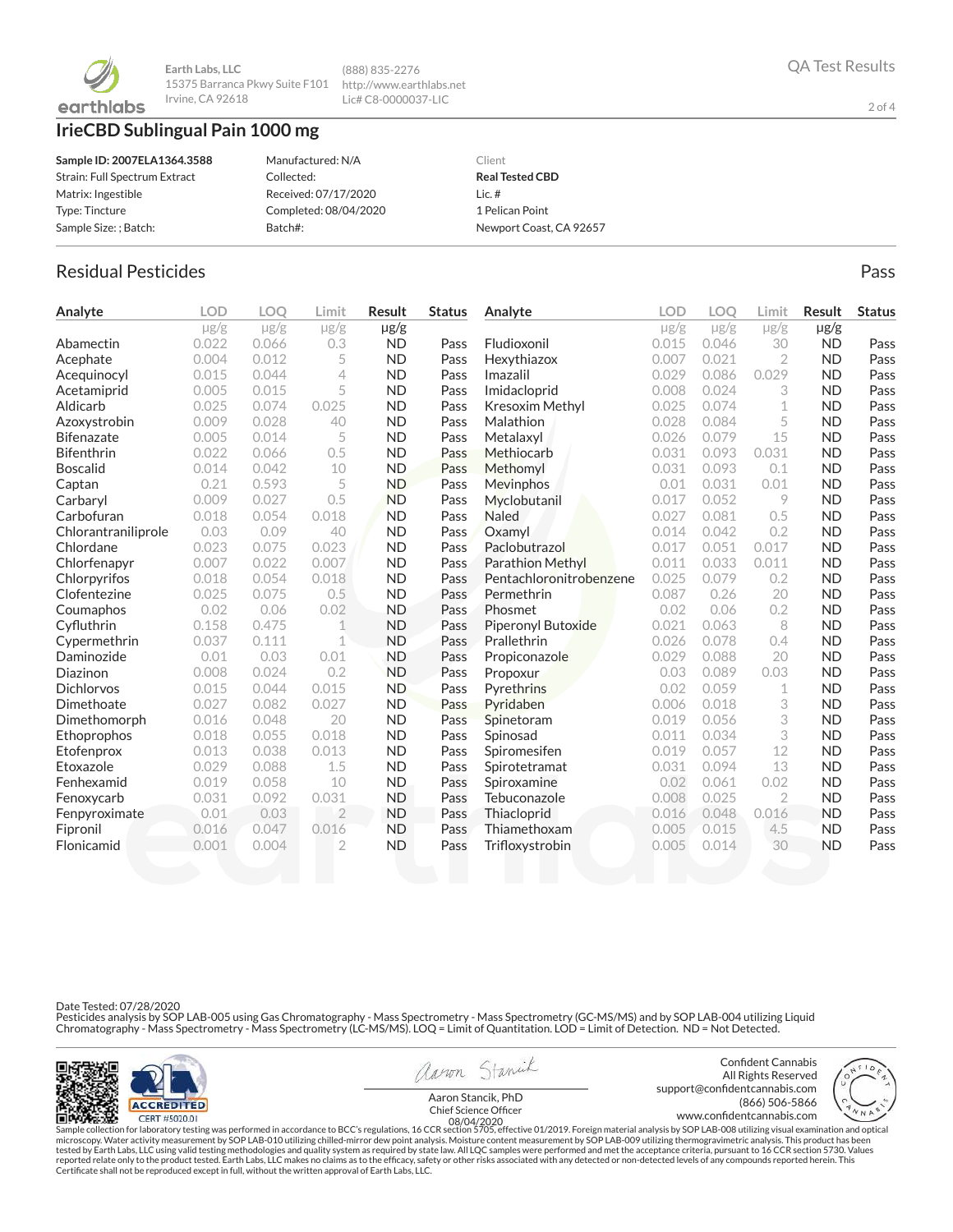

# **IrieCBD Sublingual Pain 1000 mg**

| Sample ID: 2007ELA1364.3588   | Manufactured: N/A     | Client                  |
|-------------------------------|-----------------------|-------------------------|
| Strain: Full Spectrum Extract | Collected:            | <b>Real Tested CBD</b>  |
| Matrix: Ingestible            | Received: 07/17/2020  | Lic. $#$                |
| Type: Tincture                | Completed: 08/04/2020 | 1 Pelican Point         |
| Sample Size: ; Batch:         | Batch#:               | Newport Coast, CA 92657 |

(888) 835-2276 http://www.earthlabs.net Lic# C8-0000037-LIC

### Residual Solvents Pass

| Analyte                              | <b>LOD</b> | LOQ       | Limit | Result    | <b>Status</b> |
|--------------------------------------|------------|-----------|-------|-----------|---------------|
|                                      | $\mu$ g/g  | $\mu$ g/g | µg/g  | $\mu$ g/g |               |
| 1,2-Dichloroethane                   | 0.21       | 0.88      |       | ND.       | Pass          |
| Acetone                              | 9.11       | 196.46    | 5000  | ND.       | Pass          |
| Acetonitrile                         | 9.41       | 196.46    | 410   | ND.       | Pass          |
| Benzene                              | 0.18       | 0.88      |       | <b>ND</b> | Pass          |
| <b>Butane</b>                        | 9.28       | 392.93    | 5000  | ND.       | Pass          |
| Chloroform                           | 0.17       | 0.88      |       | ND.       | Pass          |
| Ethanol                              | 70.02      | 785.86    | 5000  | ND.       | Pass          |
| Ethyl acetate                        | 10.06      | 196.46    | 5000  | ND.       | Pass          |
| Ethyl ether                          | 10.26      | 196.46    | 5000  | ND.       | Pass          |
| Ethylene oxide                       | 0.08       | 0.88      |       | ND.       | Pass          |
| Heptane                              | 19.16      | 196.46    | 5000  | <b>ND</b> | Pass          |
| Isopropyl alcohol                    | 15.97      | 196.46    | 5000  | ND.       | Pass          |
| Methanol                             | 31.20      | 196.46    | 3000  | ND.       | Pass          |
| Methylene chloride                   | 0.18       | 0.88      |       | ND.       | Pass          |
| Hexane                               | 31.62      | 196.46    | 290   | ND.       | Pass          |
| Pentane                              | 19.45      | 196.46    | 5000  | ND.       | Pass          |
| Propane                              | 22.77      | 392.93    | 5000  | <b>ND</b> | Pass          |
| Toluene                              | 10.08      | 196.46    | 890   | <b>ND</b> | Pass          |
| Trichloroethylene                    | 0.15       | 0.88      |       | ND.       | Pass          |
| Total xylenes (ortho-, meta-, para-) | 12.11      | 196.46    | 2170  | <b>ND</b> | Pass          |

Date Tested: 07/23/2020

Residual Solvents analysis by SOP LAB-003 utilizing Gas Chromatography – Flame Ionization Detection (GC-FID) and Gas Chromatography – Mass Spectrometry (GC-MS).<br>LOQ = Limit of Quantitation. LOD = Limit of Detection. ND = N



aaron Stanick

Confident Cannabis All Rights Reserved support@confidentcannabis.com<br>666-5866 (866) 506-5866 (866) 506-5866



www.condentcannabis.com 08/04/2020Aaron Stancik, PhD<br>Chief Science Officer

Sample collection for laboratory testing was performed in accordance to BCC's regulations, 16 CCR section 5705, effective 01/2019. Foreign material analysis by SOP LAB-008 utilizing visual examination and optical fissure o

3 of 4